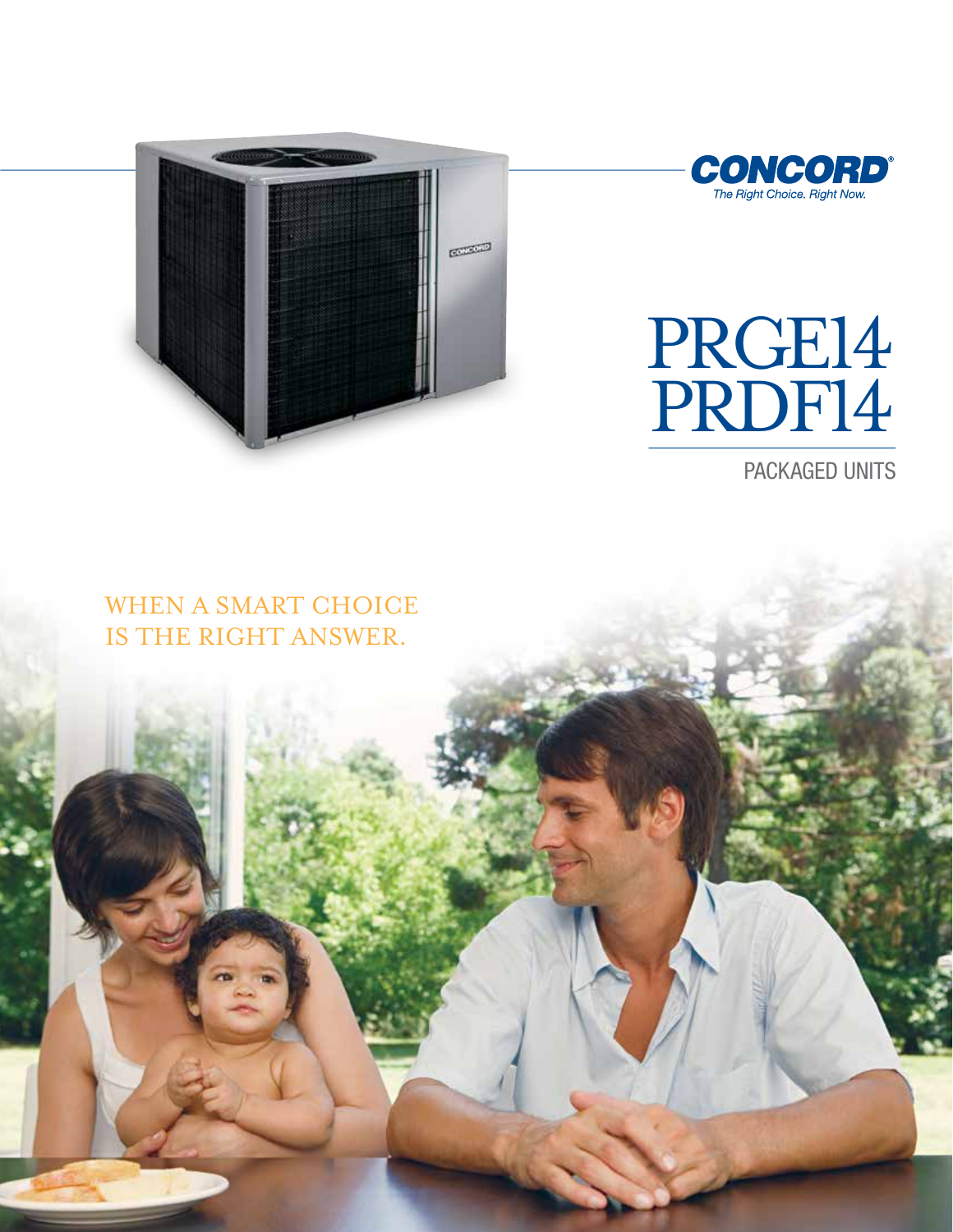## THE BEST OF EVERYTHING ALL IN ONE.

Efficient energy use. Consistent heating and cooling. The Concord® PRGE Gas/Electric and PRDF Dual-Fuel both deliver everything you want in one rugged packaged unit. It's a simple choice to make and the right one every time.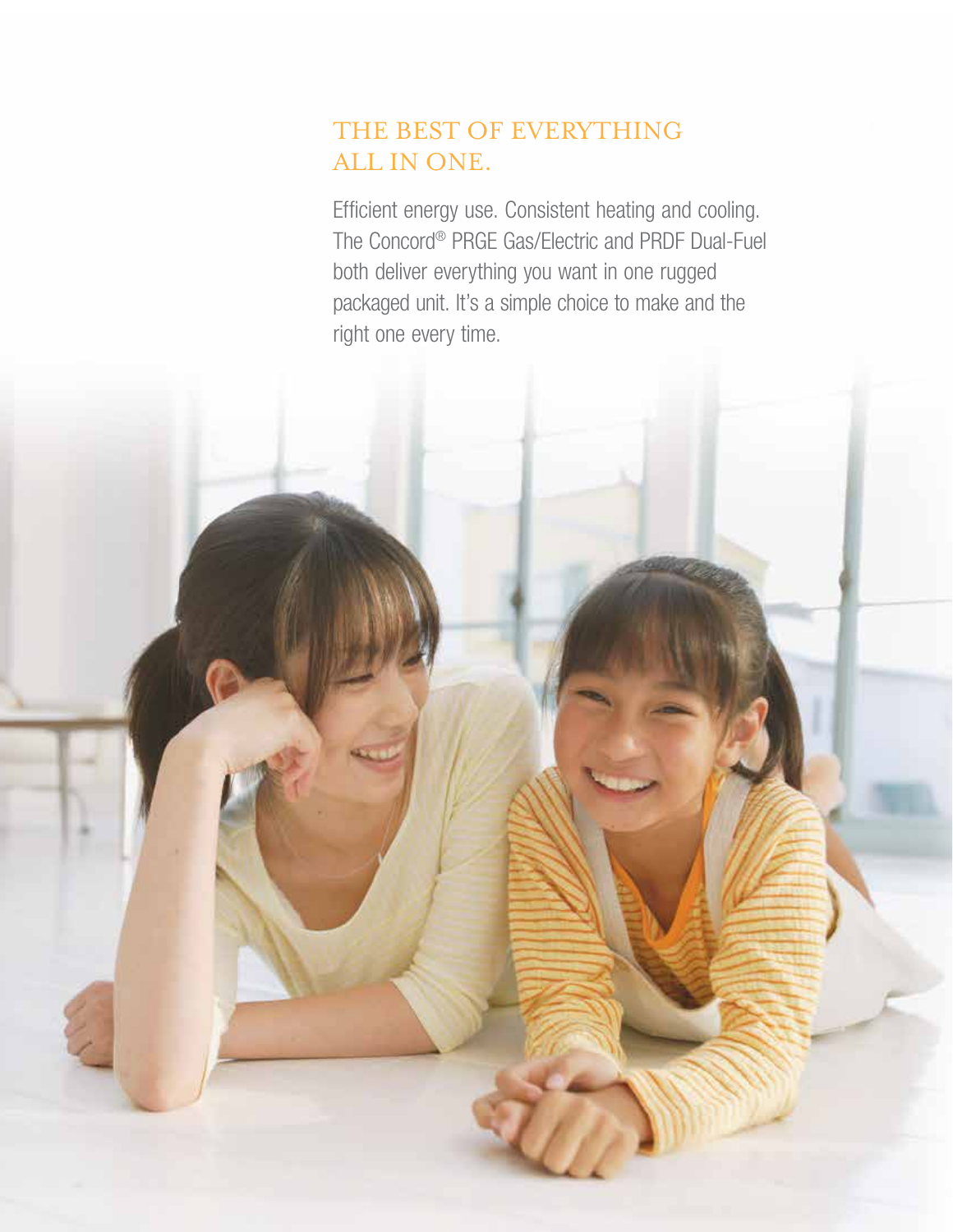

## SOME DECISIONS ARE TOUGH. THIS ONE ISN'T.

When you consider Concord systems, quality and value are givens. You're getting peace of mind with great features and smart designs that squeeze more efficiency out of every energy dollar. And best of all, you get it right now.

#### Solutions you can trust.

Choosing the Concord PRGE or PRDF is a smart choice right now, and for years to come. They're built to last, with durable, aluminized steel heat exchangers, robust wire grills to protect internal components, and heavy-duty compressors that can stand up to even the hottest summers.

#### Comfort is nothing without efficiency.

Now you can stay comfortable in any weather, while using energy wisely all year long. During the heating season, these units deliver an Annual Fuel Utilization Efficiency (AFUE) of 81% and the PRDF has an 8.0 Heating Seasonal Performance Factor (HSPF). Both the PRDF and PRGE have a cooling Seasonal Energy Efficiency Ratio (SEER) of 14.0.

#### Over the years, a hardworking Concord packaged gas heating and electric cooling unit can save you hundreds of dollars on utility bills.



Savings vary depending on use, geography, lifestyle, maintenance, installation and other factors. Chart depicts 5-year savings over less-efficient models.

### Peace of mind feels pretty good.

The Concord packaged units are designed to make you feel good in every way. And once you've registered your equipment, you'll enjoy the confidence of a lifetime warranty on the heat exchanger, and a full ten years of protection on the compressor and other parts. So sit back and relax. You have a Concord.